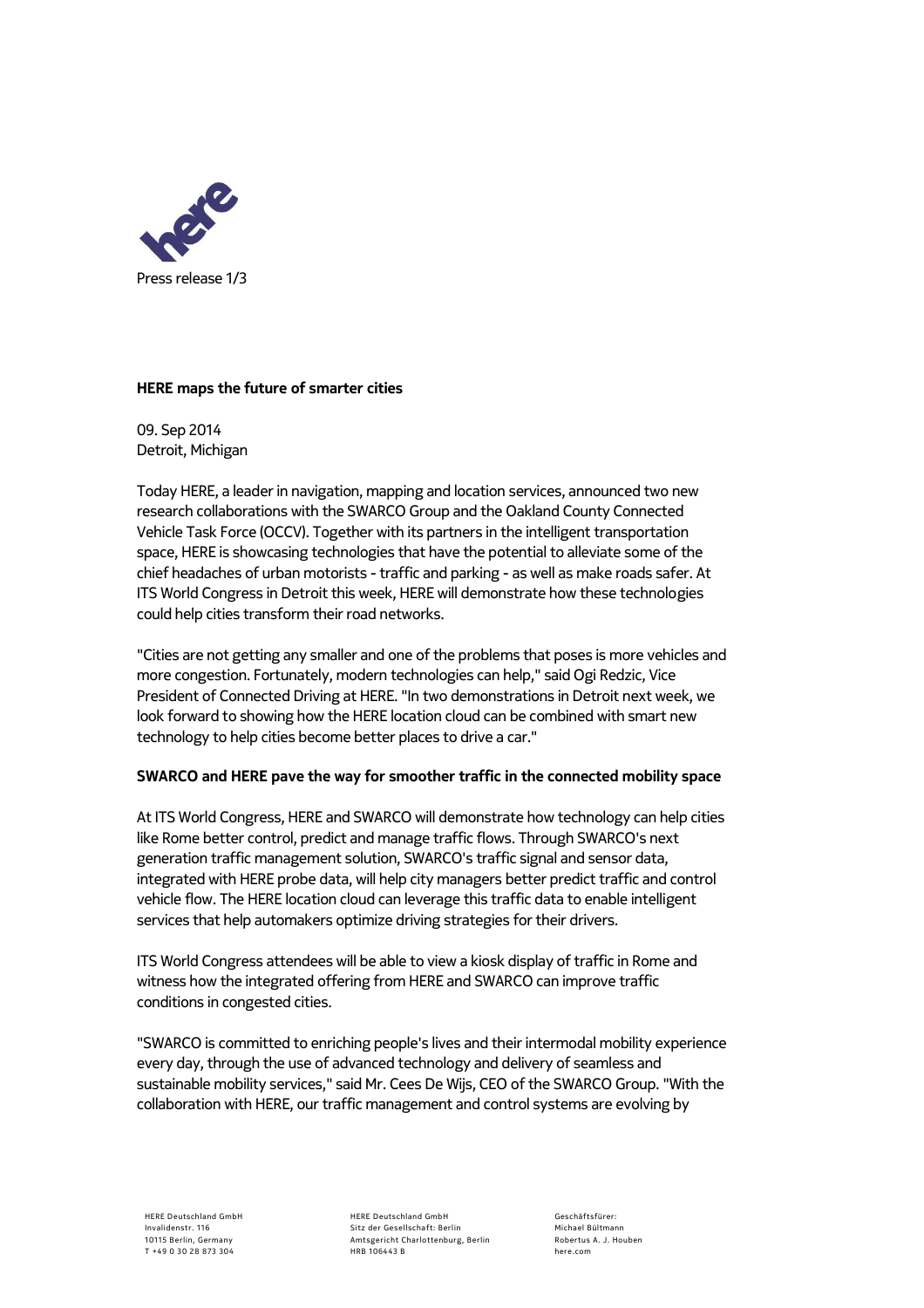

exploiting the capability to interact with the vehicles, so to address individually the road users and improving the safety, efficiency and comfort of their travel."

## **HERE supports Oakland County Connected Driving Task Force initiative**

At ITS World Congress, HERE will also showcase an alternate and potentially fail-safe means of maintaining accurate positioning in parts of a city where there isn't adequate GPS coverage, such as between high buildings, in parking garages or in underpasses.

With support from the Oakland County Connected Vehicle Task Force (OCCV) and Paxgrid, HERE will show, through a parking demonstration, how this technology can provide precise location positioning of a vehicle with the use of two small roadside boxes known as WAVE DSRC units, but without GPS or cellular positioning information.

HERE is providing its precise maps for the technology, which has the potential to be a key element of future city-wide connected vehicle systems. Positioning technology like this could enable vehicles - as well as bicycles and skateboarders - to be part of a grid of moving objects. The ability for vehicles to know where other drivers are at any given moment could result in safer roads and fewer collisions. It could also help drivers overcome everyday frustrations like finding vacant parking spaces.

"My call for a countywide connected vehicle ecosystem is a great challenge. Early testing by the Oakland County Connected Vehicle Task Force and its partners like HERE indicates that we are moving in the right direction," Oakland County Executive L. Brooks Patterson said.

The traffic management demonstration with SWARCO and the Oakland County localization demo will take place on Belle Isle in the HERE lot. Both demos will take place Monday, Sept. 8 through Thursday, Sept. 11.

To learn more please visit the **HERE 360** blog.

**Media enquiries:**  [press@here.com](mailto:press@here.com)

About HERE

HERE, a Nokia company, is a leader in navigation, mapping and location experiences. We build high -definition (HD) maps and combine them with cloud technology to enable rich, real-time location experiences in a broad range of connected devices – from<br>smartphones and tablets to wearables and vehicles. Leading brands including BMW, Daimler, Micro

HERE Deutschland GmbH Invalidenstr. 116 10115 Berlin, Germany T +49 0 30 28 873 304

HERE Deutschland GmbH Sitz der Gesellschaft: Berlin Amtsgericht Charlottenburg, Berlin HRB 106443 B

Geschäftsfürer: Michael Bültmann Robertus A. J. Houben here.com